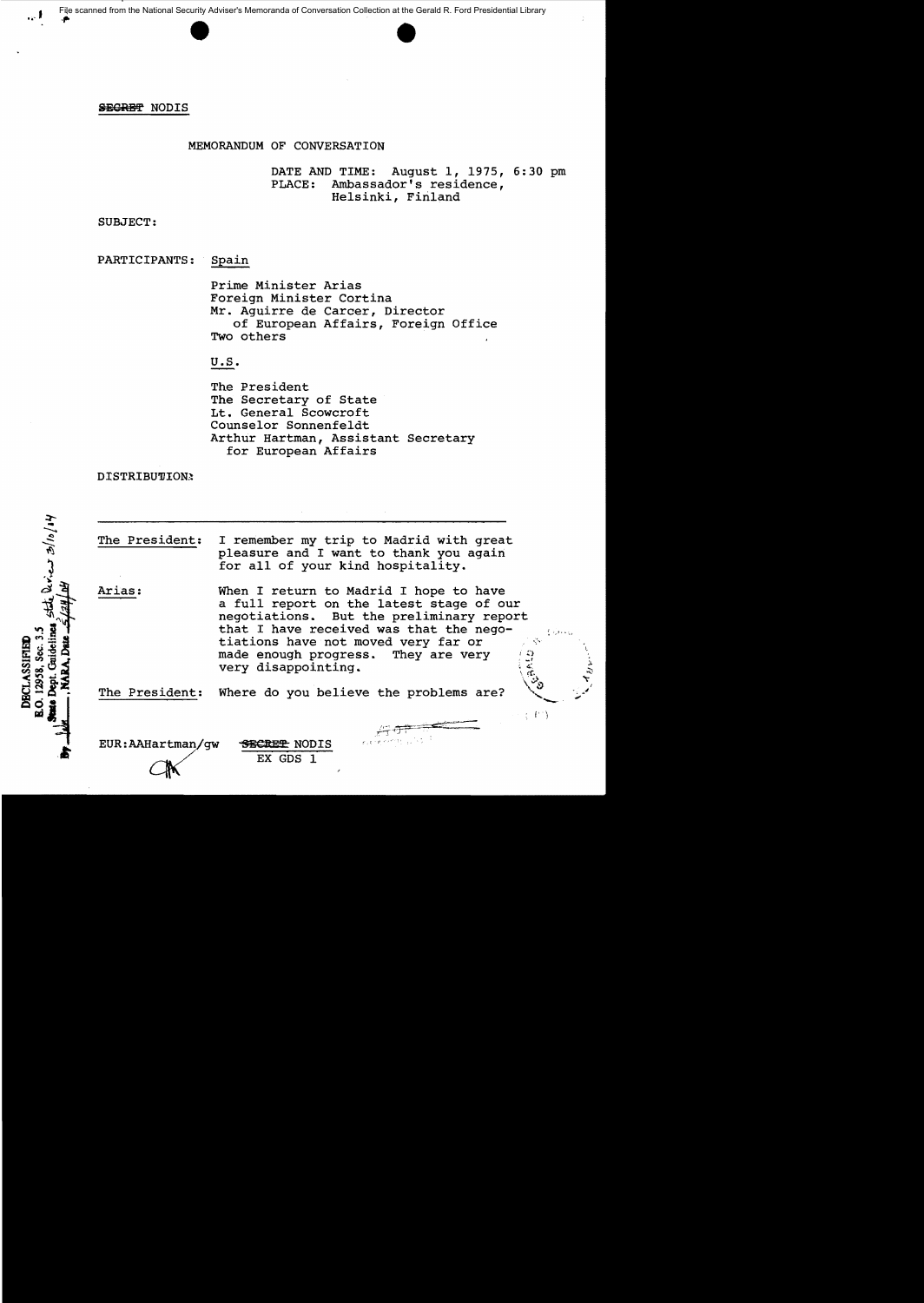#### 888RBT NODIS

 $-2-$ 

The Secretary: I think I have identified one.

"

Arias: The problem arises from different existing circumstances and a different point of view on the interest of these bases for the Atlantic Alliance and the U.S. Also we have not found that we can reach a final decision on the interest we have in receiving modern equipment.

- The President: I want you to know that I feel strongly, as I said in Brussels, that we believe Spain plays a very vital role in the defense of the West. We hope that in time Spain, and I hope it is soon, joins NATO. In our judgment Spain makes a significant contribution to the defense of Europe and I mean all the countries of Europe. We hope that Spain and ourselves can work out arrangements in our mutual interest.
- Arias: In the talks that I have had with the Nine they are all well aware of the importance of Spain to the Atlantic community but they feel that the US-Spanish relations relieve them of the responsibility to do anything.
- The President: The bases are important and their importance is highlighted by the situation in Portugal. We think the situation is a disaster and we have told all of our Allies this but for us to have trouble over our. bases when Portugal presents a problem of this kind would be very sad.
- Arias: The situation in Portugal is getting worse. I had a talk with Costa Gomes and I was impressed by the fact that

SECRET NODIS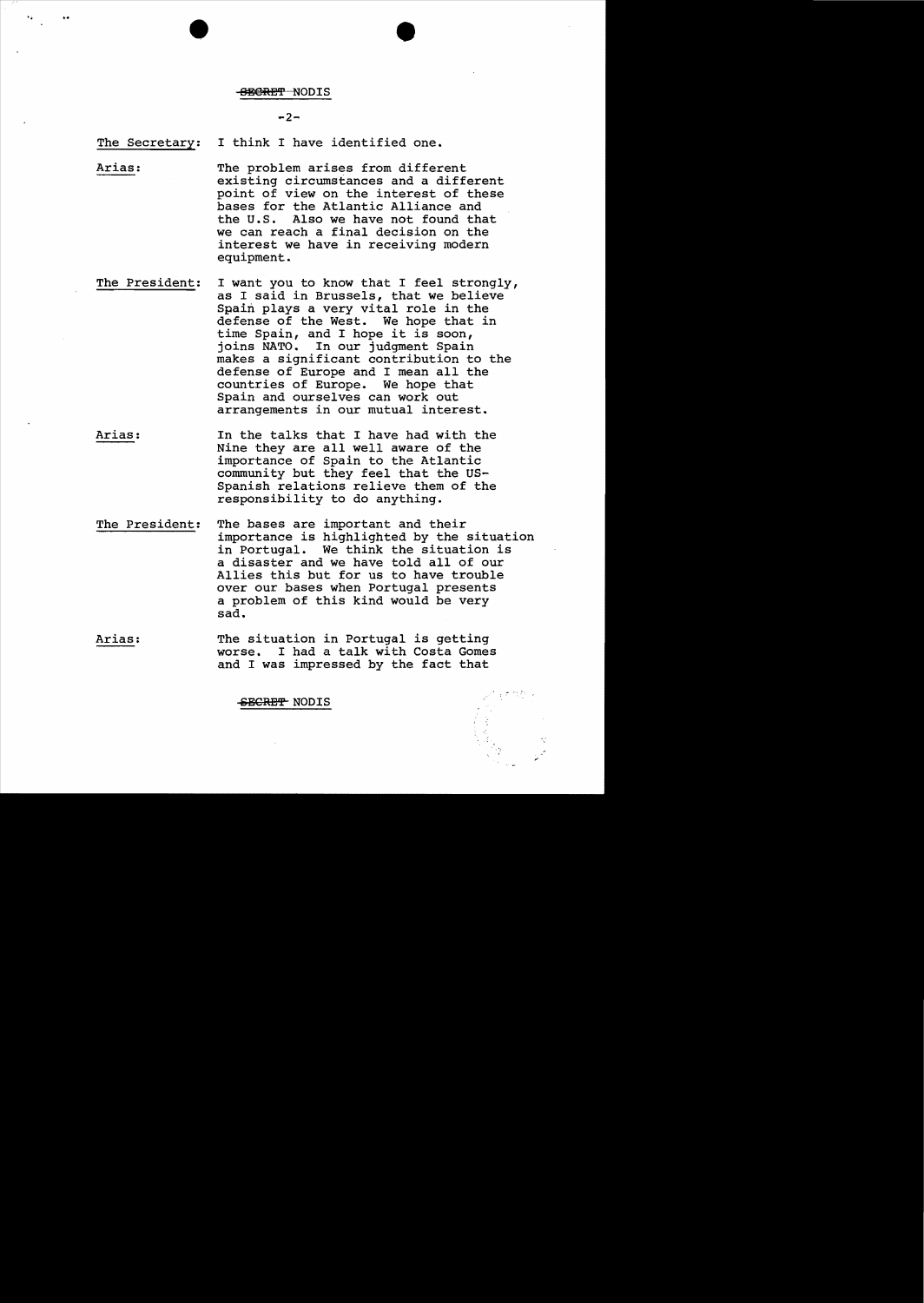#### SECRET NODIS

 $-3-$ 

he is not able to bring stability and also that the economic situation is terrible.

- The President: But if Portugal turns Communist and the odds seem to favor this our acting together should be stronger not weaker.
- Arias: Precisely, but permit me to observe that there is even more reason to believe that Spanish geography makes Spain the guardian of Europe. We will need modern equipment even more if there is a deterioration in Portugal.
- The Secretary: May I make one point. One of the difficulties is that Spanish negotiating methods are so subtle that it is difficult to understand what your position is and we spend a lot of time psychoanalyzing each other. I suggest that in the next round you put forward exactly what you want so that we can adjust to it and make counter-proposals.
- Arias: I think that in the eight rounds we have had thus far the US has received a clear idea of what the Spanish want. There is some understanding but there seems to be difficulty in two main areas: first, the legal form that a security guarantee might take and, second, the military aid requirements.
- The President: I am not familiar with all the details but I understand that it is not clear whether you want us to close all the bases or one of them or two of them. Furthermore, we need to know exactly what kind of hardware list you have. If you want us to close all the bases

SEGRET NODIS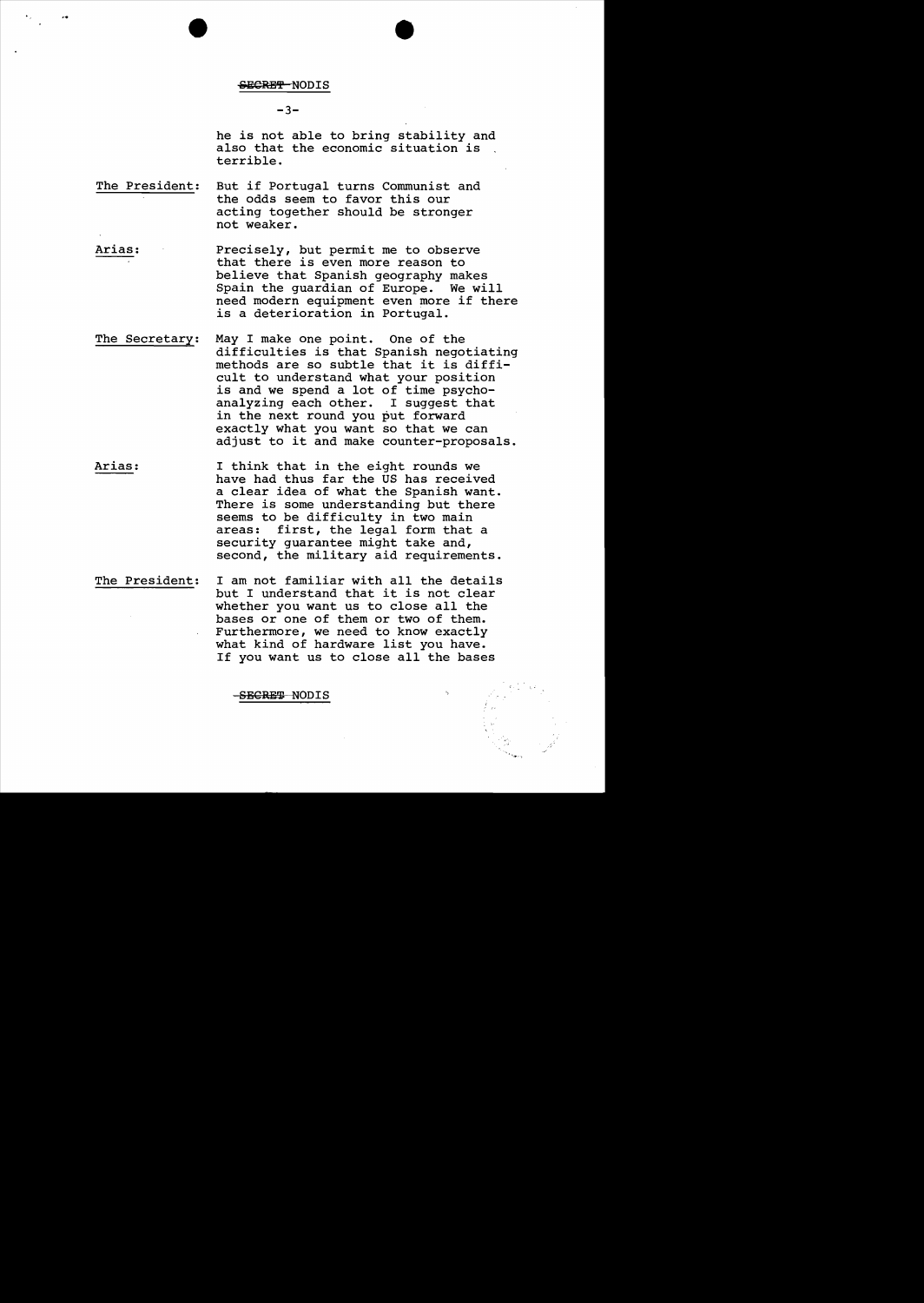#### SBCRET NODIS

## $-4-$

I want to know it. Also what is specifically your list of hardware<br>needs? These should be submitted. These should be submitted.

Arias: The study of these conditions has been made clear.

Cortina: In reply to the Secretary there may be:some confusion because we have asked for this or that and we have shifted from one subject to another trying to adjust to what is possible<br>and feasible for the US. This is the point we have moved from one subject to another. Let me try to clarify the situation *in* four points. First, we want to have a better definition of our defense links or a security guarantee. We asked for a treaty but apparently we have come to the conclusion that a treaty is not possible.

- The Secretary: We have, however, considered an Executive Agreement which we would submit to the Congress.
- Cortina: Second, we have tried to enrich the existing defense relationship. One way to do it perhaps *is* to establish a joint command but we have been told that that is not good because it would be considered by your Congress as something approaching a commitment. We then suggested a combined staff but that does not seem to be progressing. Third, we have to look at the question of the number of facilities and the kind of facilities but we are told that the US wants everything. We looked among the facilities and we see two kinds: one for the exclusive use of the US--homeporting and Rota. The other is linked to units assigned to

SEGRE<del>T</del> NODIS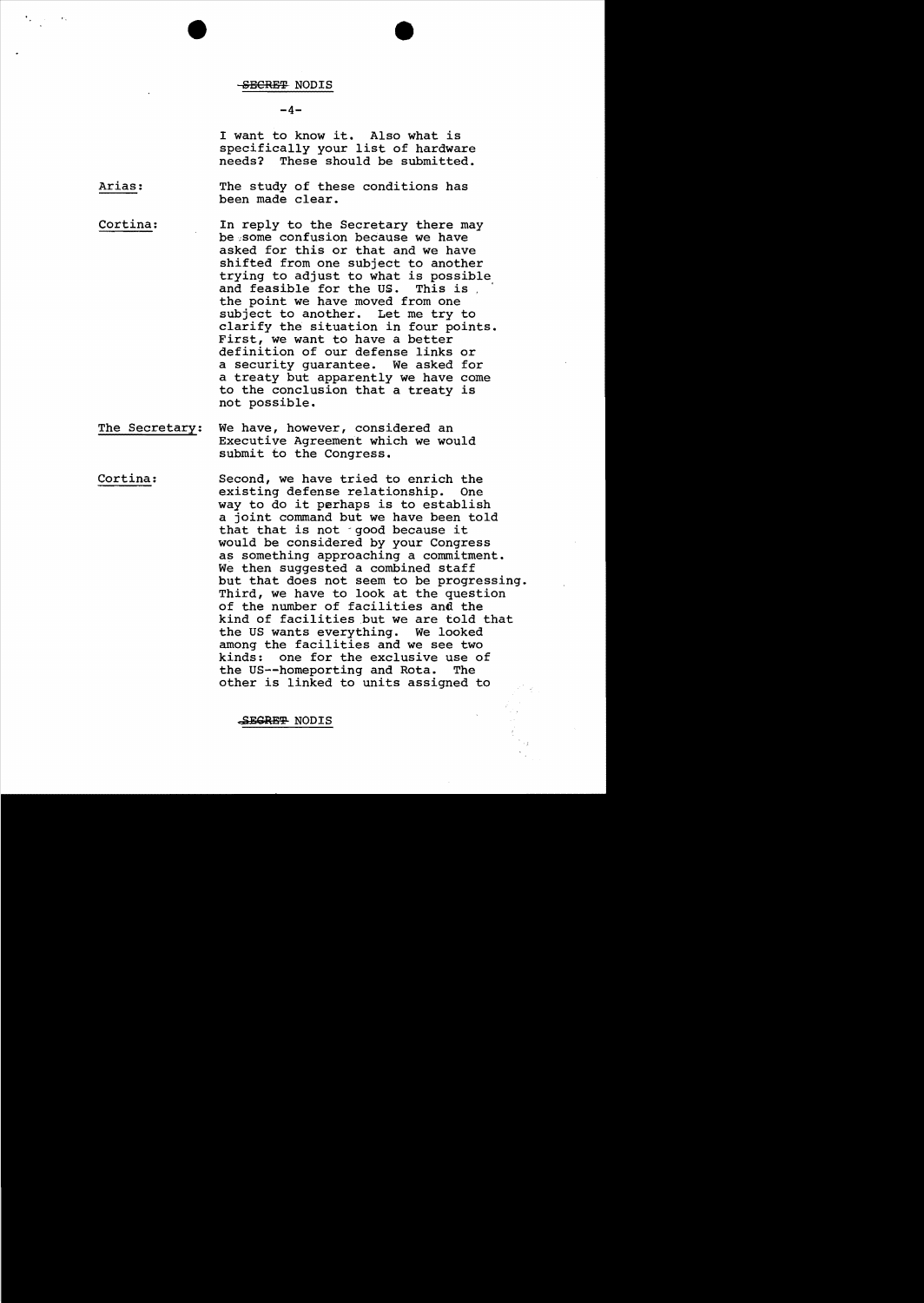#### -SECRET NODIS

 $-5-$ 

NATO. This is where the US tried to get a European acknowledgment of the contribution played by Spain in the general defense of the West. But at Brussels this didn't work either. Furthermore, you said you<br>needed all the facilities. Fourth, needed all the facilities. then there is the question of hardware. Some people believe it would cost \$2 billion. Others say 1 1/2 billion but the US has offered only 500 million over five years plus credits at 9 percent. We could get that kind of money at market rates and we would<br>have no strings attached. We have have no strings attached. found that we cannot enrich our relationship and we did not get any acknowledgment of Spain's role by Europe and there is not enough hardware.

The Secretary: When is the next round?

Cortina: August 18 and may I make one final reflection. First, as you know, we were involved in a civil war and there was a tremendous amount of foreign intervention. Second, during the war we were subject to a blockade<br>and suffered much hardship. Third, and suffered much hardship. in the post-war period we were subject to sanctions that were applied to us. We were not offered the Marshall Plan. Fourth, when economic multilateral activities began we were not allowed<br>in. Fifth, when defense multilatera Fifth, when defense multilateral activities were established we were not allowed in. We shouldn't be treated this way.

The Secretary: There is no danger that the Spanish Foreign Minister is going to give away his positions. He finds it

SECRET NODIS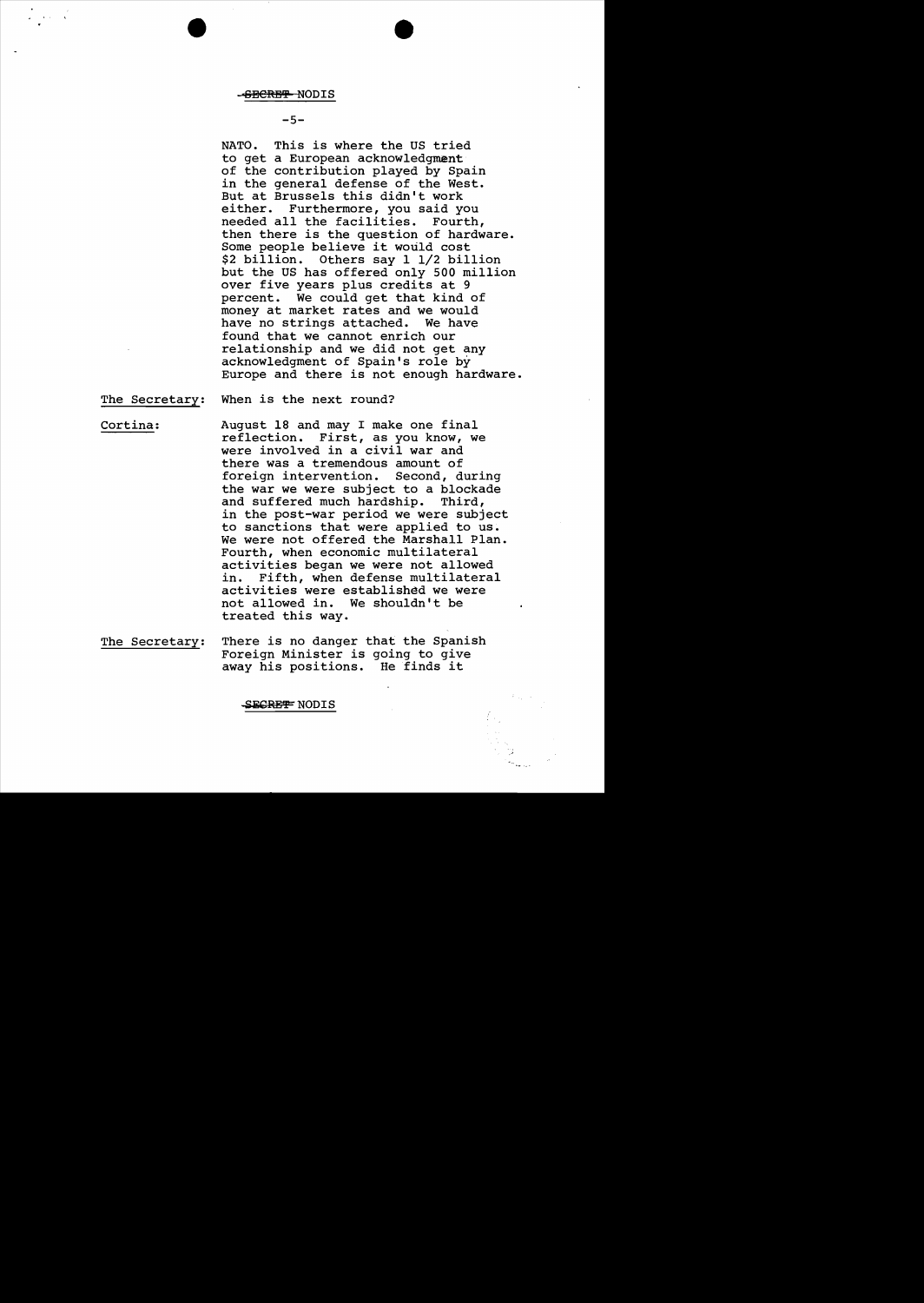## $-6-$

difficult even to take "yes" for an answer. But, seriously, why don't we review the situation? There are many points in your presentation which have philosophical merit and now particularly with the situation in Portugal and the Mediterranean it is in our mutual interest to have Spain strong and confident -- not that a lack of confidence is our friend's' problem. Let us review what we can do in each of these categories before August 18 and then we will tell you genuinely what we are able to do. The Foreign Minister and the Prime Minister can do the same thing on Conceivably, the Foreign Minister and I could meet for a day to decide on new instructions for our This is the only way I can see to make progress.

The President: Let me say once again that I believe Spain is a good ally and we want to have a strong relationship. As the Secretary has outlined, I think that is the way to bring about progress. You should understand, however, that we have serious problems with our Congress when it comes to money\_ Congress is very difficult these days on money. But you will find that we want to be as generous as possible. We have to have a national security relationship and I believe we can work out an agreement on the bases, the money and the hardware. I am sure we can narrow the differences but don't forget that these arrangements must be in our mutual interest. Bear in mind the situation in Portugal and in the Mediterranean. I think we can achieve

-&EOBB'f' NODIS